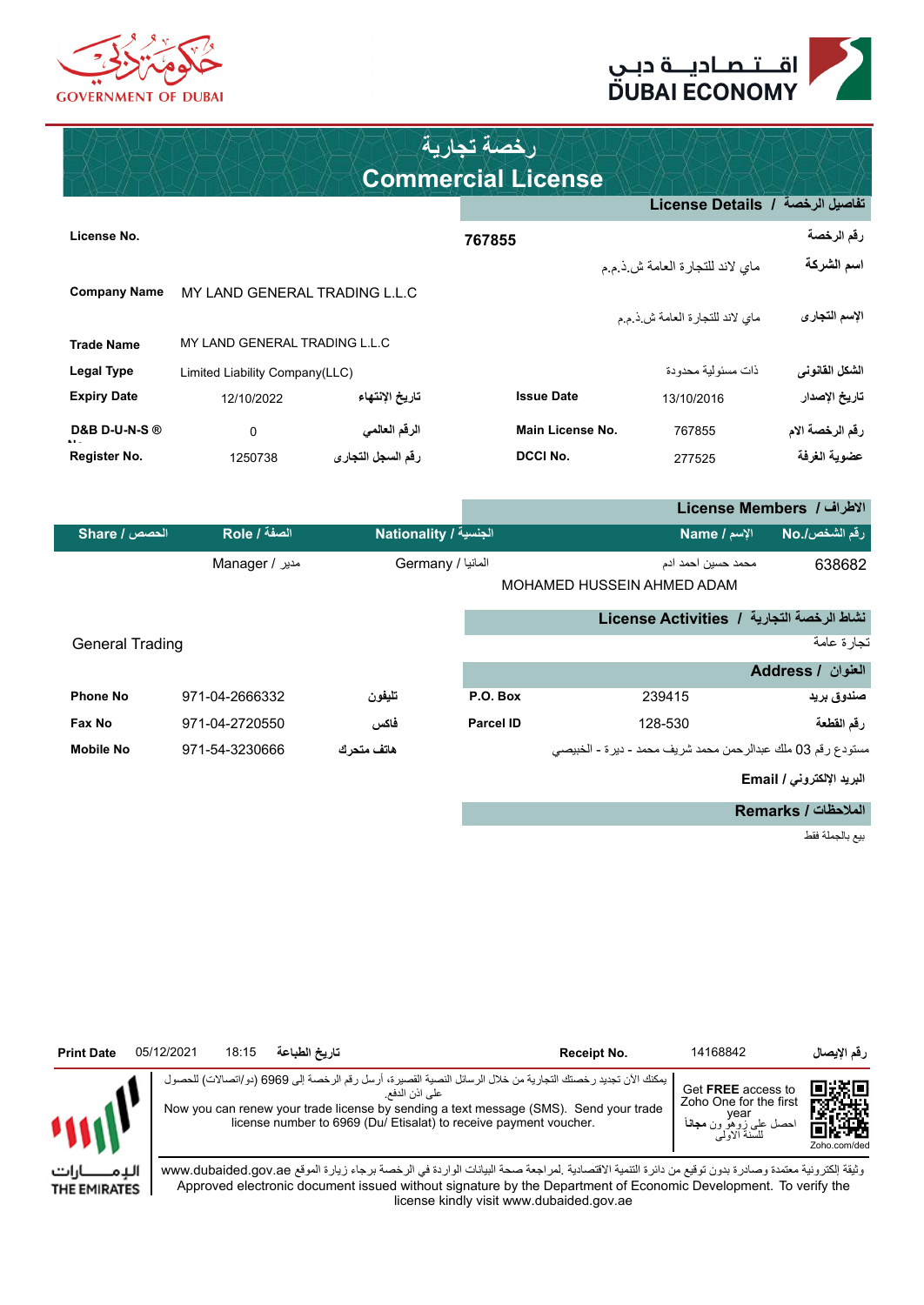



|                                                 |                     | ملحق الشركاء<br><b>Partners</b>              |                             |                                                 | تفاصيل الرخصة / License Details  |
|-------------------------------------------------|---------------------|----------------------------------------------|-----------------------------|-------------------------------------------------|----------------------------------|
| <b>D&amp;B D-U-N-S</b><br>$^{\circledR}$<br>No. | 0                   | الرقم العالمي                                | License No.                 | 767855                                          | رقم الرخصة                       |
|                                                 |                     |                                              |                             |                                                 | اصحاب الرخصة / License Partners  |
| الحصص / Share                                   | مسلسل الشخص/.Sr. No |                                              | الجنسية / Nationality       |                                                 | الإسم / Name                     |
| 51.0000000%                                     | 148535              | الامار ات / United Arab Emirates / الإمار ات |                             |                                                 | Fadhel Ahmad Ali / فاضل احمد على |
| 25.0000000%                                     | 638682              |                                              | المانيا / Germany / المانيا | Mohamed Hussein Ahmed Adam / محمد حسين احمد ادم |                                  |
| 24.0000000%                                     | 646011              |                                              | Fgypt / مصر                 | Sayed Mahmoud Sayed Osman / سيد محمود سيد عثمان |                                  |

| <b>Print Date</b> | 05/12/2021 | 18:15 | تاريخ الطباعة | Receipt No.                                                                                                                                                                                                                                                                                 | 14168842                                             | رقم الإيصال                                      |
|-------------------|------------|-------|---------------|---------------------------------------------------------------------------------------------------------------------------------------------------------------------------------------------------------------------------------------------------------------------------------------------|------------------------------------------------------|--------------------------------------------------|
|                   |            |       |               | يمكنك الآن تجديد رخصتك التجارية من خلال الرسائل النصية القصيرة، أرسل رقم الرخصة إلى 6969 (دو/اتصالات) للحصوا<br>على اذن الدفع.<br>Now you can renew your trade license by sending a text message (SMS). Send your trade<br>license number to 6969 (Du/Etisalat) to receive payment voucher. | Get FREE access to<br>Zoho One for the first<br>/ear | 画线回<br>EST SAHA<br>ster.<br>Drug<br>Zoho.com/ded |

الإمــــــــارات THE EMIRATES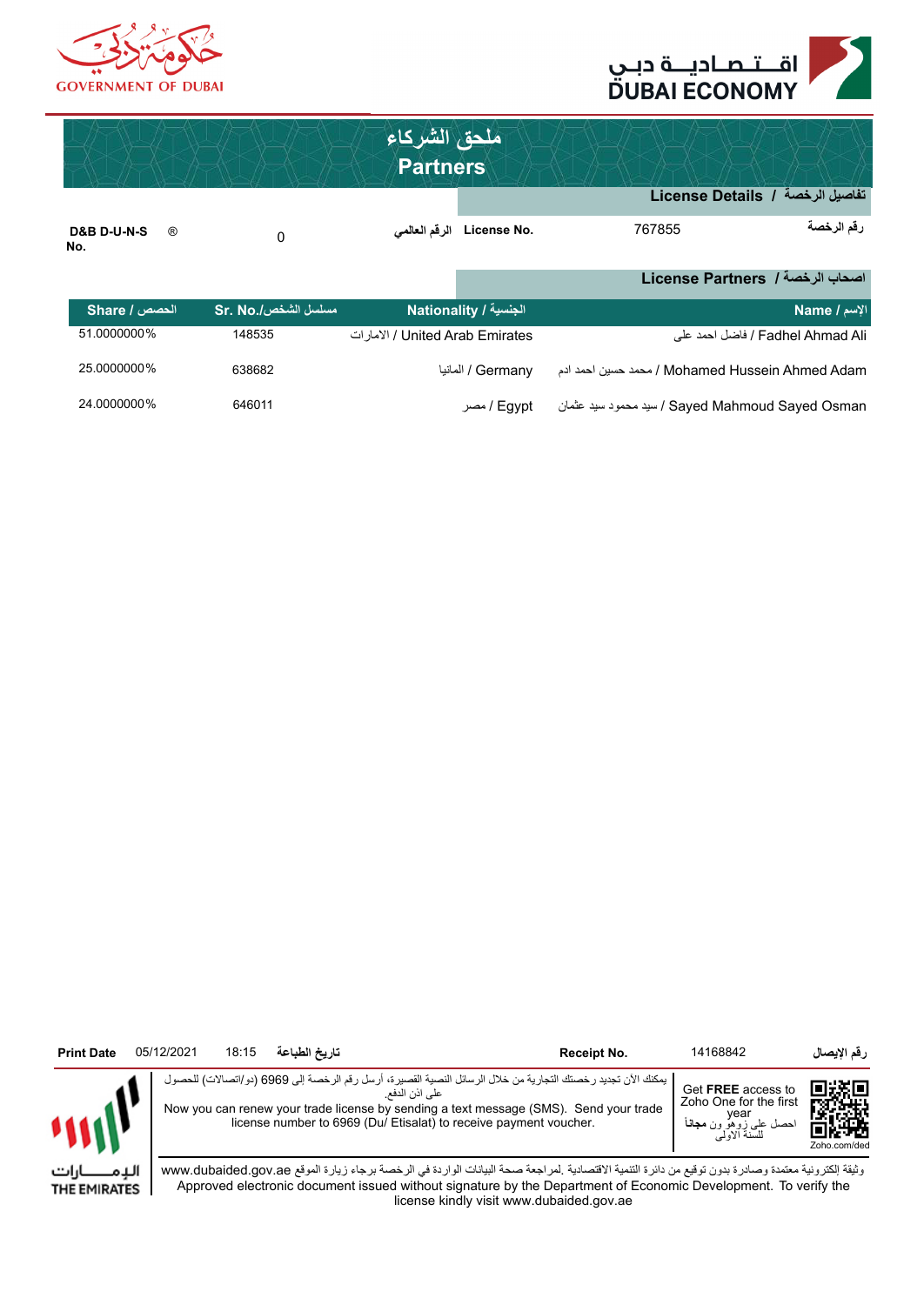



| شهادة شهر فيد شركة في السجل التجاري |                                |                              |             |                                                             |                                    |  |  |  |
|-------------------------------------|--------------------------------|------------------------------|-------------|-------------------------------------------------------------|------------------------------------|--|--|--|
|                                     |                                | <b>Commercial Register</b>   |             |                                                             |                                    |  |  |  |
|                                     |                                |                              |             |                                                             | تفاصيل القـيد / Register Details   |  |  |  |
| Main Lice. Nr                       | 767855                         | .Register No رقم الرخصة الأم |             | 1250738                                                     | رقم القيد                          |  |  |  |
| Company                             |                                |                              |             | ماي لاند للتجارة العامة ش ذ م م                             |                                    |  |  |  |
| <b>Name</b>                         | MY LAND GENERAL TRADING L.L.C  |                              |             |                                                             |                                    |  |  |  |
| <b>Legal Type</b>                   | Limited Liability Company(LLC) |                              |             | ذات مسئو لية محدودة                                         | الشكل القانوني                     |  |  |  |
| <b>Expiry Date</b>                  | 12/10/2022                     | Reg. Date   تاريخ الإنتهاء   |             | 11/10/2016                                                  | تاريخ الإصدار                      |  |  |  |
| <b>D&amp;B D-U-N-S</b><br>No.       | $^{\circledR}$                 |                              | 0           |                                                             | الرقم العالمي                      |  |  |  |
|                                     |                                |                              |             |                                                             | تفاصيل راس المال / Capital Details |  |  |  |
| Nominated                           |                                |                              | $\Omega$    |                                                             | الأسمى                             |  |  |  |
| Paid                                |                                |                              | 300.000     |                                                             | المدفوع                            |  |  |  |
| No. of Shares                       |                                |                              | $\mathbf 0$ |                                                             | عدد الأسهم                         |  |  |  |
| Currency                            | <b>UAE Dirhams</b>             |                              |             | در هم امار اتی                                              | العملة                             |  |  |  |
|                                     |                                |                              |             |                                                             | عنوان الرخصة / License Address     |  |  |  |
|                                     |                                |                              |             | مستودع رقم 03 ملك عبدالرحمن محمد شريف محمد - ديرة - الخبيصى |                                    |  |  |  |
|                                     |                                |                              |             | عنوان السجل التجاري / Commerce Address                      |                                    |  |  |  |
|                                     |                                |                              |             | مستودع رقم 03 ملك عبدالرحمن محمد شريف محمد - ديرة - الخبيصي |                                    |  |  |  |
|                                     |                                |                              |             |                                                             | Register Activities / انشطة السجل  |  |  |  |
| <b>General Trading</b>              |                                |                              |             |                                                             | تجار ة عامة                        |  |  |  |

| <b>Print Date</b> | 05/12/2021 | 18:15 | تاريخ الطباعة | Receipt No.                                                                                                                                                                                                                                                                                 | 14168842                                                                                                  | رقم الإيصال               |
|-------------------|------------|-------|---------------|---------------------------------------------------------------------------------------------------------------------------------------------------------------------------------------------------------------------------------------------------------------------------------------------|-----------------------------------------------------------------------------------------------------------|---------------------------|
|                   |            |       |               | يمكنك الآن تجديد رخصتك التجارية من خلال الرسائل النصية القصيرة، أرسل رقم الرخصة إلى 6969 (دو/اتصالات) للحصول<br>على اذن الدفع<br>Now you can renew your trade license by sending a text message (SMS). Send your trade<br>license number to 6969 (Du/ Etisalat) to receive payment voucher. | Get FREE access to<br>Zoho One for the first<br>/ear<br><sub>ی</sub> زوهو ون <b>مجانا</b><br>للسنة الاولی | 间淡回<br>歌歌<br>Zoho.com/ded |

الإمــــــــارات THE EMIRATES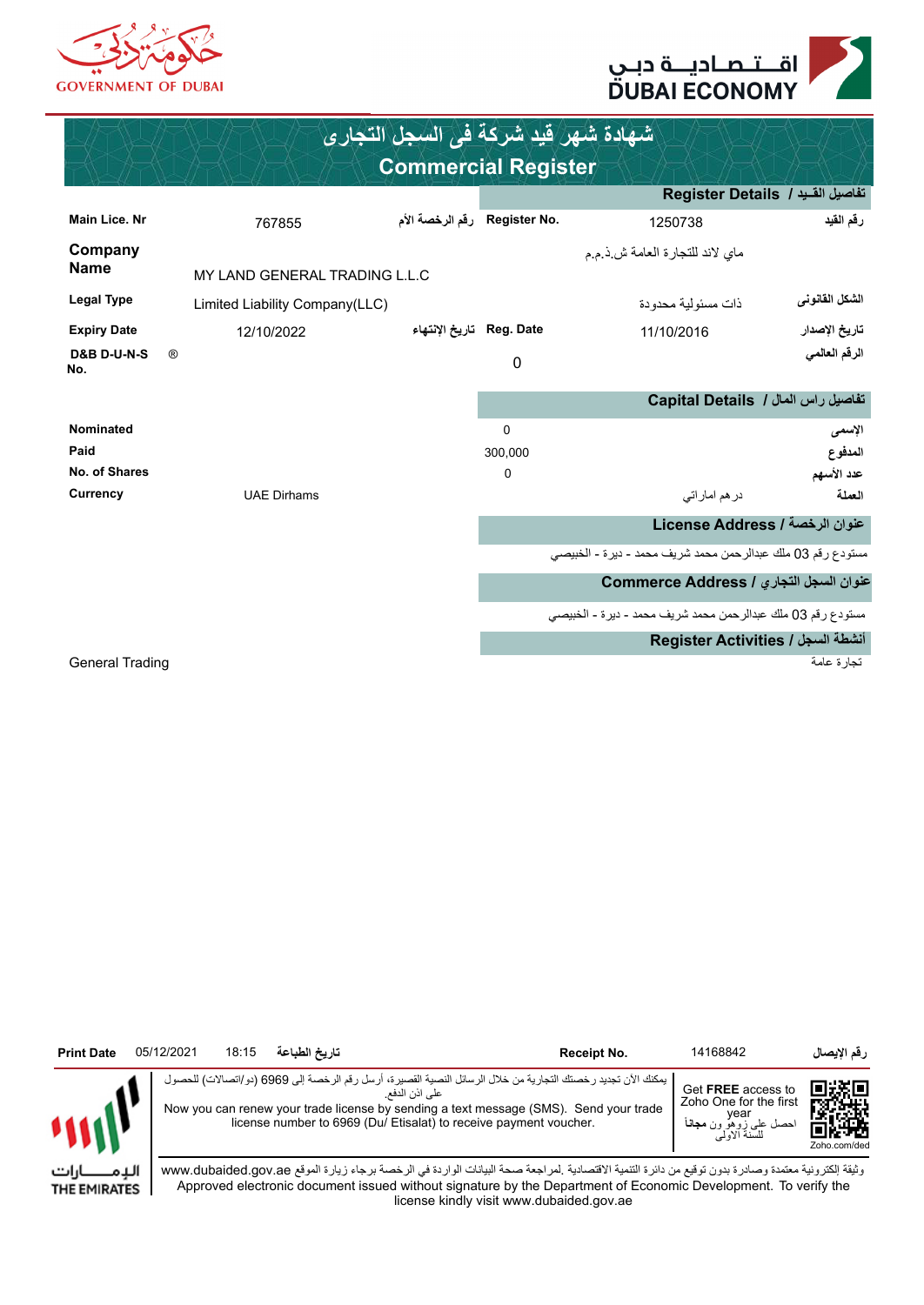



## الرصيد **Receipt**

| <b>Receipt Date</b>    | 05/12/2021                    | تاريخ الإيصال | <b>Receipt No</b>               | 14168842                                                                                               | رقم الإيصال    |
|------------------------|-------------------------------|---------------|---------------------------------|--------------------------------------------------------------------------------------------------------|----------------|
| <b>Company Name</b>    |                               |               |                                 | ماي لاند للتجارة العامة ش ذيم م                                                                        | اسم الشخص      |
|                        | MY LAND GENERAL TRADING L.L.C |               |                                 |                                                                                                        |                |
| <b>Procedure</b>       | <b>Renew License</b>          |               |                                 | <b>Renew License</b>                                                                                   | نوع الاجراء    |
| P.V.Nr.                | 19283945                      |               | .License Nr   رفَّم إذن الدفَّع | 767855                                                                                                 | رقم الرخصه     |
| <b>Payment Mode</b>    | eGovernment Online Payment    |               |                                 | eGovernment Online Payment                                                                             | كيفية الدفع    |
| <b>Amount in Words</b> |                               |               |                                 | اسبعة عشر الفا وأربعمئة وتسعة وسبعون درهما<br>Seventeen Thousand Four Hundred and Seventy Nine Dirhams | القيمة بالحروف |

1 of 1 Page تم الطباعة فى pm 6:15 05/12/2021on Printed 1صفحة من 1



ارات الدِم THE EMIRATES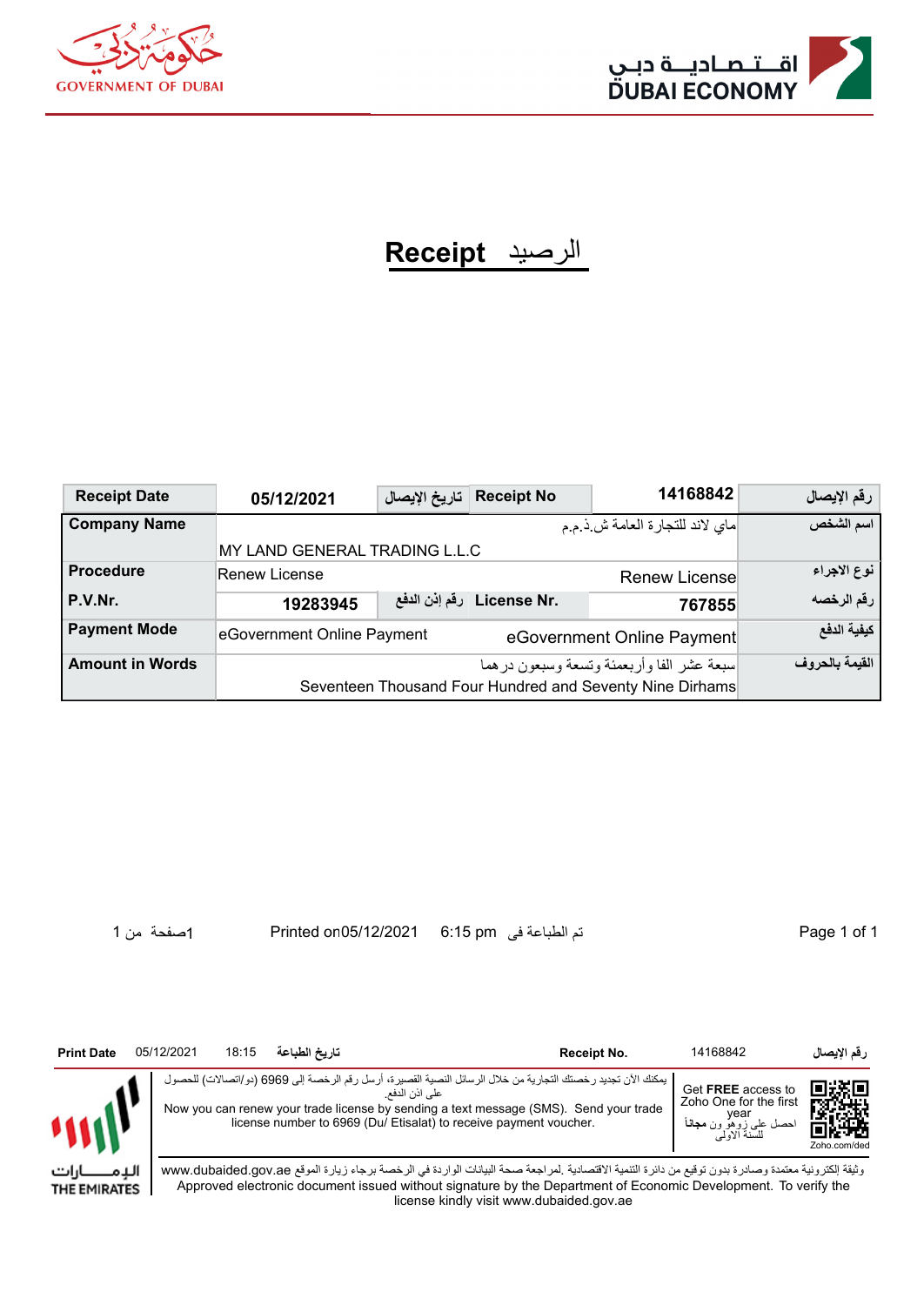

#### **Dear Merchants, Kindly take the following instruction into high consideration:**

1. It is not allowed to change the location registered in the license to move to another address unless DED approval is obtained.

2. The trade name on the signboard must conform to the name mentioned in the license and typed in one size.

The trade name must be in both Arabic and English **as follows:**

- The trade name in Arabic must be placed on the right hand side of the

signboard whereas the English text on the left hand side. - The Arabic text must be in same size of the English equivalent

- The Arabic trade name must be placed above the English equivalent.

3. A commercial permit must be issued for additional signboards and for

placing trademarks on the signboard.

4. Text must not occupy more than 50% of the signboard.

5. Shops operating hours must not exceed 12:00 am unless a permit is issued.

6. Discounts, sales or special offers must not be announces unless a permit is issued.

7. It is not allowed to apply any amendments or change the license details unless approved by DED.

8. Prices must be placed on products and goods.

9. The Consumer Protection Card (Be Right and Know Your Consumer Rights) must be typed and placed visibly above the DED website www.consumerrights.ae

10. Consumers have the right to receive a purchase receipt.

11. Announce the sale policy to consumer through suitable applicable channels (to clarify procedures for goods replacement, repair and refund). 12. It is not allowed to promote products through agents, telephone calls, or other ways or yelling.

13. Permits must be issued for warehouses of licensed business or additional offices or kiosks.

14. Restaurants must place a menu in both Arabic and English languages. 15. Place an approved price list for services provided by ladies and

gentlemen salons at a visible area. 16. The displayed price list should be inclusive of 5% VAT

17. Invoices must clearly reflect the total amount of the purchased goods, services and VAT.

18. Avoid promoting or selling or displaying any counterfeited goods.

19. To protect trade marks, it must be registered by the Ministry of Economy. 20. Dubai Economy has the right to suspend or cancel the license or impose fines in case of non-compliance with the terms and conditions as well as violation of the legislation in the UAE.



**عزيزي التاجر،،، يرجى اخذ التعليمات التالية بعين العتبار:**

.1 عدم القيام بتغيير موقع الترخيص والنتقال الى موقع اخر دون الحصول على موافقة الدائرة.

.2 ضرورة ان يكون السم التجاري المدون على اللفتة مطابق للسم المدون بالرخصة مع ضرورة كتابته بحجم واحد.

الحرص على أن تكون اللفتة باللغتين العربية والنجليزية **و بالشكل التالي:** - يكتب السم التجاري باللغة العربية في يمين اللفتة وباللغة النجليزية تجاه اليسار.

- يكتب السم التجاري باللغة العربية بنفس حجم السم المكتوب باللغة النجليزية - يكتب السم التجاري باللغة العربية أعلى السم المكتوب باللغة النجليزية

.3 الحرص على استخراج تصريح للفتات الضافيه والعلمات التجارية على اللفتة.

.4 عدم تظليل الواجهة أكثر من %50

.5 عدم العمل لساعات اضافية بعد الساعة 12:00 بعد منتصف الليل ال بعد استخراج تصريح.

.6 عدم اجراء التنزيلت او التصفيات او العروض الخاصه بدون تصريح.

.7 عدم اجراء اي تعديل او تغيير بيانات الترخيص ال بعد الرجوع للدائرة.

.<br>8 الالتزام بكتابة الاسعار على السلع والبضائع.

.9 طباعة ووضع بطاقة حماية المستهلك (كن على حق واعرف حقوقك كمستهلك) في مكان بارز من www.consumerrights.ae الدائرة موقع

.10 للمستهلك الحق في الحصول على فاتورة الشراء.

11 ـ الاعلان عن سياسة البيع للمستهلك عبر وسيلة اعلان مناسبة شاملة (لعملية الاسترجاع او الاستبدال او الصلح للسلع)

.12 عدم الترويج عن منتج عن طريق المندوبين، أو التصال أو غير ذلك وعدم البيع بطريقة المناداه .13 استخراج تصريح لمستودعات التخزين الخاصة بالمنشأة المرخصة أو تصريح للمكاتب الضافية أو الكشاك.

.14 يجب على المطاعم وضع قائمه الطعام باللغتين العربيه والنجليزيه.

.15 يجب وضع واعتماد قائمة السعار الخاصة بالصالونات الرجالية والنسائية ووضعها في مكان بارز. .16 يجب ان تكون السعار المعلنه مشمولة القيمة المضافه %5

.17 يجب عرض الفاتورة بشكل تفصيلي موضحا فيها القيمه الجماليه للسلع والخدمات وقيمة الضريبه المضافه.

18 ـ عدم القيام بالترويج او البيع او العرض لأية بضائع مقلدة أو مغشوشة.

.19 الحرص على تسجيل العلمه التجارية بوزارة القتصاد بهدف حمايتها.

.20 يحق لقتصادية دبي إيقاف الترخيص أو إلغائه أو فرض الغرامات في حال عدم اللتزام بالشروط و الحكام و مخالفة التشريعات في الدولة.

| <b>Print Date</b> | 05/12/2021 | 18:15 | تاريخ الطباعة | Receipt No.                                                                                                                                                                                                                                                                                 | 14168842                                     | رقم الإيصال                 |
|-------------------|------------|-------|---------------|---------------------------------------------------------------------------------------------------------------------------------------------------------------------------------------------------------------------------------------------------------------------------------------------|----------------------------------------------|-----------------------------|
|                   |            |       |               | يمكنك الأن تجديد رخصتك التجارية من خلال الرسائل النصية القصيرة، أرسل رقم الرخصة إلى 6969 (دو/اتصالات) للحصوإ<br>على اذن الدفع<br>Now you can renew your trade license by sending a text message (SMS). Send your trade<br>license number to 6969 (Du/ Etisalat) to receive payment voucher. | Get FREE access to<br>Zoho One for the first | 鳳凝県<br>i en<br>Zoho.com/ded |

الدِمـ ـا،ات THE EMIRATES